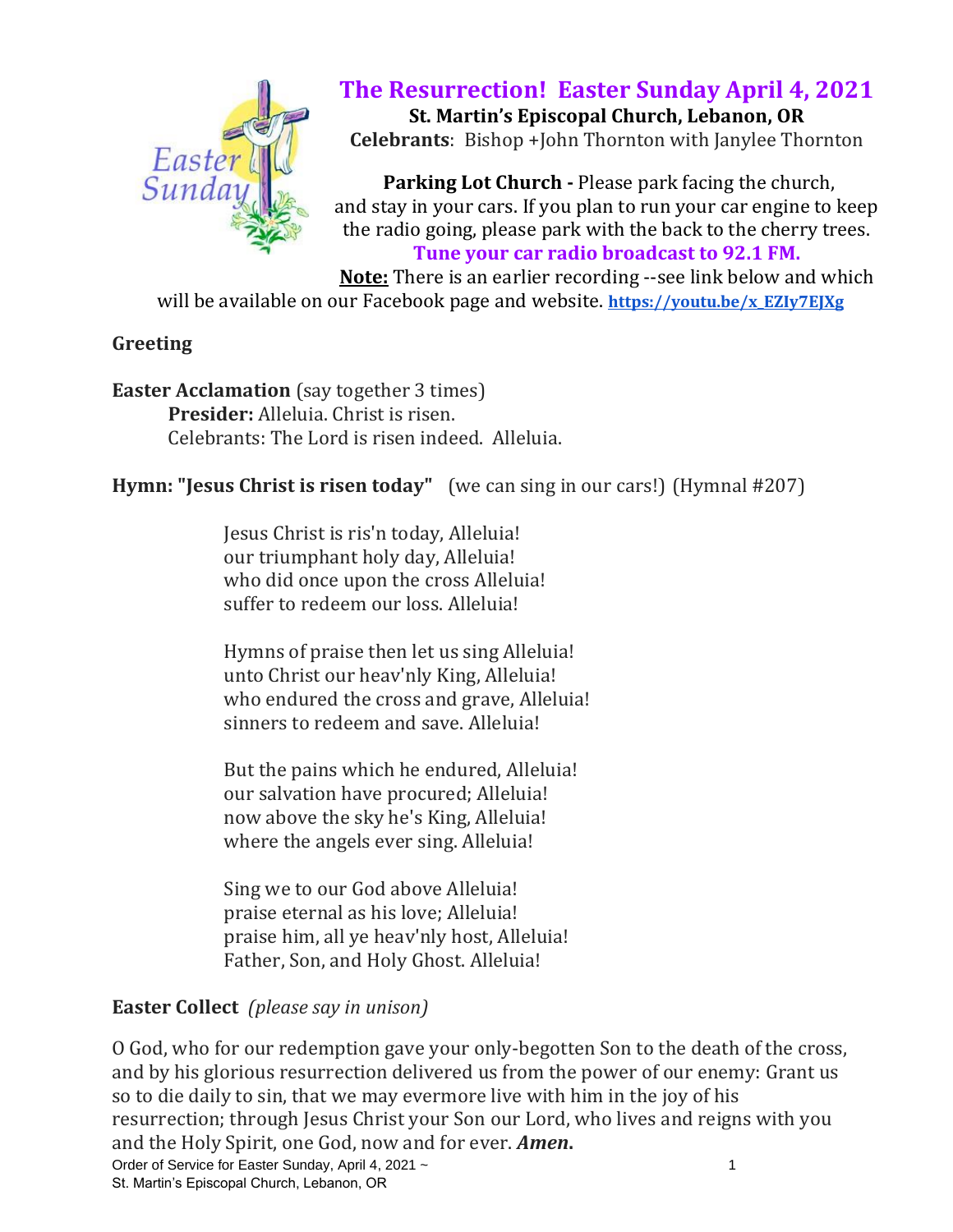# **The First Reading: Paul's Letter to the Corinthians** [I Corinthians 15:1-11]

I would remind you, brothers and sisters, of the good news that I proclaimed to you, which you in turn received, in which also you stand, through which also you are being saved, if you hold firmly to the message that I proclaimed to you--unless you have come to believe in vain.

For I handed on to you as of first importance what I in turn had received: that Christ died for our sins in accordance with the scriptures, and that he was buried, and that he was raised on the third day in accordance with the scriptures, and that he appeared to Cephas, then to the twelve. Then he appeared to more than five hundred brothers and sisters at one time, most of whom are still alive, though some have died. Then he appeared to James, then to all the apostles. Last of all, as to one untimely born, he appeared also to me. For I am the least of the apostles, unfit to be called an apostle, because I persecuted the church of God. But by the grace of God I am what I am, and his grace toward me has not been in vain. On the contrary, I worked harder than any of them--though it was not I, but the grace of God that is with me. Whether then it was I or they, so we proclaim and so you have come to believe.

- Hear what the Spirit is saying to God's people
- *Thanks be to God*

## **Psalm 118:1-2, 14-24**

- 1 Give thanks to the Lord, for he is good; \* his mercy endures for ever.
- 2 Let Israel now proclaim, \* "His mercy endures for ever."
- 14 The Lord is my strength and my song, \* and he has become my salvation.
- 15 There is a sound of exultation and victory \* in the tents of the righteous:
- 16 "The right hand of the Lord has triumphed! \* the right hand of the Lord is exalted! the right hand of the Lord has triumphed!"
- 17 I shall not die, but live, \* and declare the works of the Lord.
- 18 The Lord has punished me sorely, \* but he did not hand me over to death.
- 19 Open for me the gates of righteousness; \* I will enter them; I will offer thanks to the Lord.
- 20 "This is the gate of the Lord; \* he who is righteous may enter."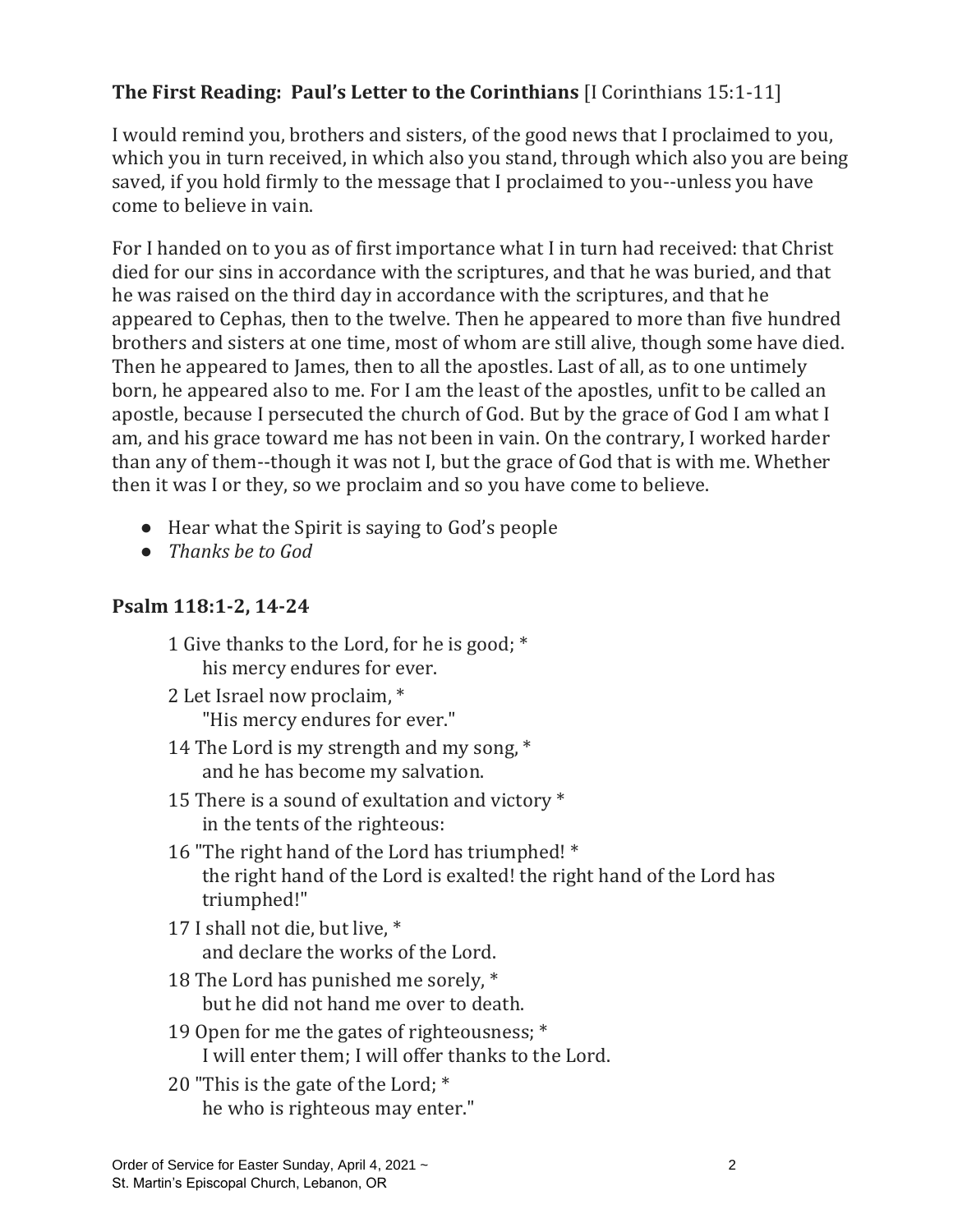- 21 I will give thanks to you, for you answered me \* and have become my salvation.
- 22 The same stone which the builders rejected \* has become the chief cornerstone.
- 23 This is the Lord's doing, \* and it is marvelous in our eyes.
- 24 On this day the Lord has acted; \* we will rejoice and be glad in it.

## **The Holy Gospel of our Lord Jesus Christ, According to Mark 16:1-8**

● *Glory to you, Lord Christ.*

When the sabbath was over, Mary Magdalene, and Mary the mother of James, and Salome bought spices, so that they might go and anoint Jesus. And very early on the first day of the week, when the sun had risen, they went to the tomb. They had been saying to one another, "Who will roll away the stone for us from the entrance to the tomb?" When they looked up, they saw that the stone, which was very large, had already been rolled back. As they entered the tomb, they saw a young man, dressed in a white robe, sitting on the right side; and they were alarmed. But he said to them, "Do not be alarmed; you are looking for Jesus of Nazareth, who was crucified. He has been raised; he is not here. Look, there is the place they laid him. But go, tell his disciples and Peter that he is going ahead of you to Galilee; there you will see him, just as he told you." So they went out and fled from the tomb, for terror and amazement had seized them; and they said nothing to anyone, for they were afraid.

- This is the Gospel of the Lord
- *Praise to you, Lord Christ.*

#### **Hymn: "Amazing Grace" (Hymnal #671)**

Amazing grace! How sweet the sound that saved a wretch like me! I once was lost, but now am found, was blind, but now I see.

'Twas grace first taught my heart to fear and grace my fears relieved; how precious did that grace appear the hour I first believed!

The Lord has promised good to me, his word my hope secures; he will my shield and portion be as long as life endures.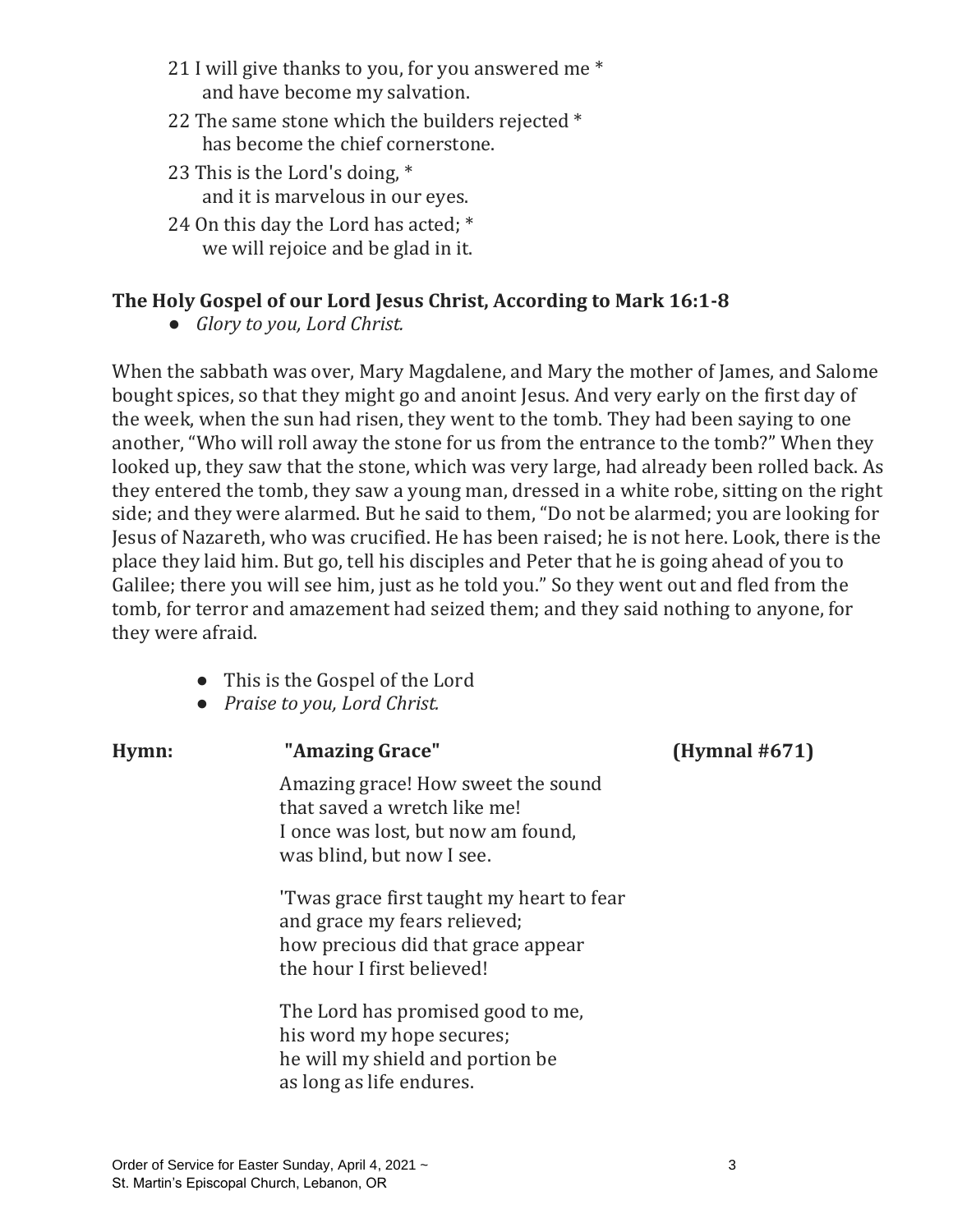Through many dangers, toils and snares I have already come; 'tis grace that brought me safe thus far, and grace will lead me home.

When we've been there ten thousand years bright shining as the sun, we've no less days to sing God's praise than when we first begun.

#### **Sermon** *"Why are you looking for the living among the dead?"* Bishop +John Thornton

It's Easter Day. My head is full of nostalgia today. There are things I miss about Easter Day when I was a kid. Please, promise not to repeat this. I miss Bing Crosby's singing "In your Easter bonnet with all the frills upon it/you'll be the grandest lady in the Easter Parade...." I know, it's a corny song – but I like to sing it anyway. And I miss all the Easter cards, the chicks – I mean little chickens – and the bunnies and the sunbeams on the Risen Christ. And I miss the Easter egg hunts, the candy, though not so much the colored hardboiled eggs. And I miss going to the First Congregational Church at the corner of Villa and East Chicago in Elgin, Illinois with my mother and brother and sister. The church was catty-corner from the K of C (Knights of Columbus) Hall, where Catholic men had some kind of ritual and pancakes on Sunday morning...and a block away from the Baptist church, just east of ours, with only an apartment house between...and down a block and across the street, on the west, from the Episcopal church, which was across the street, on the south, from the Methodist church and across the street, on the west, from the E and R (Evangelical and Reformed) church, which was up the street, on the north, from ours. And there was a Lutheran church a couple of blocks north of the Methodist church. They all functioned as separate and unequal religions. We were all WASPS (White Anglo-Saxon Protestants), loosely organized by socio-economic sub-classes (some lower, like our family, a lot in the middle and a few upper) of the Middle Class. We all had snide things to say about each other. I suppose we doubted that the Risen Christ could ever rise in any church but ours. If there was an Ecumenical Movement, it didn't get to the corner of Villa and East Chicago in Elgin, Illinois. Or, at least, it didn't get to my awareness. It was the worst possible spiritual formation for a kid like me – but, of course, what did I know? Oh, and I miss the extravagance of potted lilies heaped around the pulpit on Easter Day, so that the preacher seemed half-way risen in a field of them. To keep the memories alive, I'll eat a dark chocolate rabbit throughout the day, starting with the ears.

Easter was a special day. It was a good day, cards and candy and lilies and Bing Crosby singing "In your Easter bonnet" and church and all of it. I miss it. But I'll tell you what I don't miss. I do not miss being subjected to American-style biblical literalism. It has a way of limiting your vision, of shutting your eyes to what's beatific about ordinary human beings.

I was a skeptical kid. That Resurrection thing didn't make a lot of sense to me; but, of course, I didn't know better than everybody else. I was left with the impression, the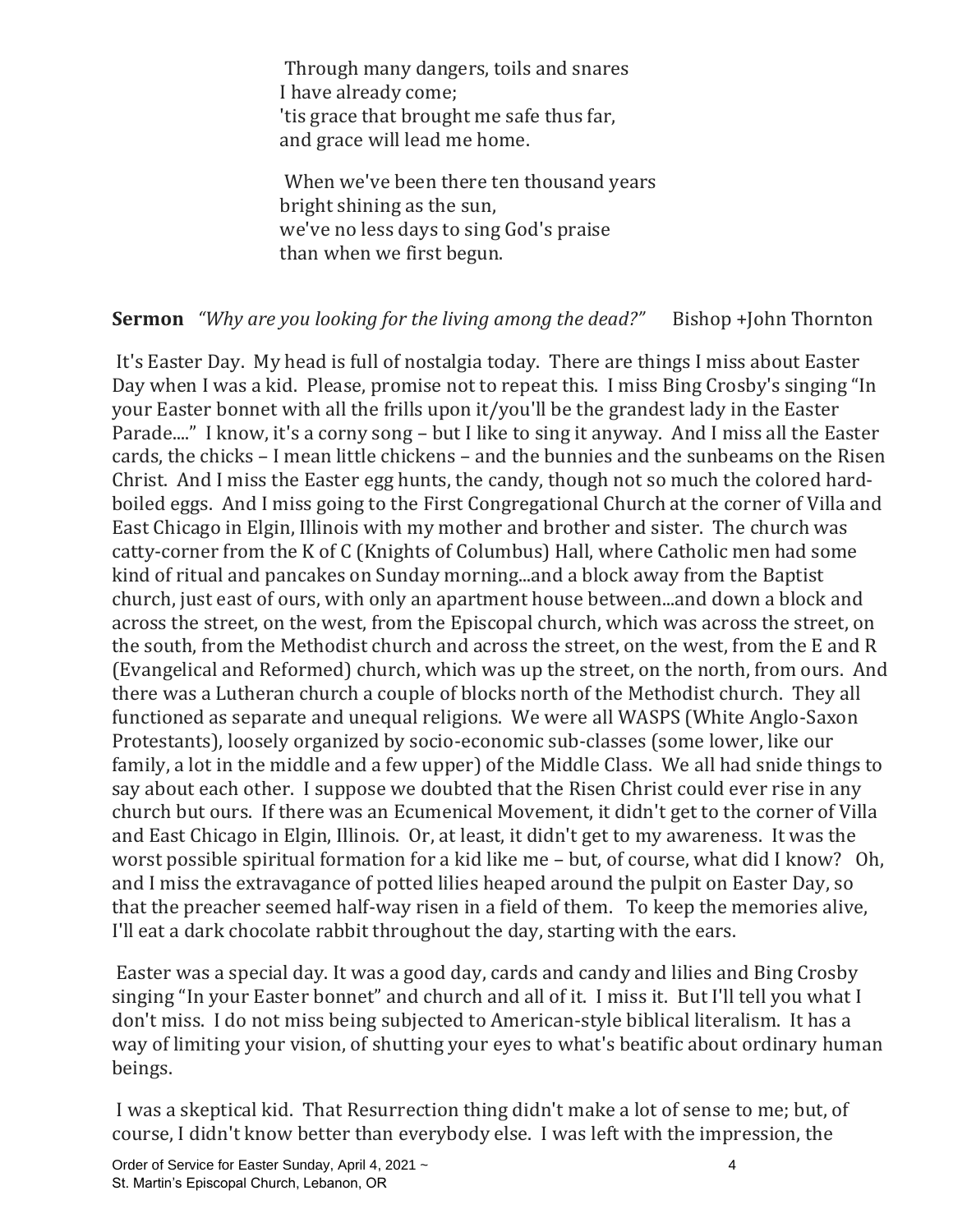popular belief, that the dead Jesus just woke up, wiped himself off, walked out of the tomb, went back to Galilee and.... Then what? Lived to old age, only to die again? Nobody made it clear to me that we're not talking about the resuscitation of a corpse. Nobody. Well, maybe somebody did; but I couldn't hear it. The myth just kept getting reinforced with the Church's language. It wasn't proper to doubt, to ask questions, to object, to appear unfaithful.

Each of the Gospel-writers (Matthew, Mark, Luke and John) has a resurrection story. Each has a different way of telling it. It's hard to know what's historical and what isn't. Scholars spend lifetimes poring over ancient manuscripts, puzzling over a word or phrase or sentence that might give them a clue that would confirm some historical event. There is one historical fact we know for sure, one historical fact about which there is no dissent: Jesus of Nazareth was crucified. Jesus of Nazareth died. Jesus of Nazareth was buried. That's it. It's in the Nicene Creed. All the rest, for me, is the poetry of the realization that, in Jesus of Nazareth, was seen what a human being can be, what any human being can be, what you and I, when moved when moved by the Spirit of Christ, can be. I'll repeat that.

#### ALL THE REST, FOR ME, IS THE POETRY OF THE REALIZATION THAT, IN JESUS OF NAZARETH, WAS SEEN WHAT A HUMAN BEING CAN BE, WHAT ANY HUMAN BEING CAN BE, WHAT YOU AND I, WHEN MOVED BY THE SPIRIT OF CHRIST, CAN BE.

The Gospel-writers were not fabulists. They were realists, and they did everything they could to make us understand that, even though Jesus of Nazareth was killed, the Christ was not. The Christ is alive, eternally. Really. The "angel" at the tomb in Luke's Gospel asks Mary Magdalene and the women with her, "Why are you looking for the living among the dead?" That's *the* existential question. That's what Luke wants us to keep asking ourselves. Why are we looking for the living among the dead? And Mark, in his Gospel, has an "angel" tell Mary Magdalene and the women with her – I'll paraphrase the Greek text – If you're looking for Jesus, this is not where you'll find him. He's out of here. He has gone down the road. You'll see him. Don't be surprised.

At the end of Luke's Gospel is the story editors call "The Road to Emmaus." Two of Jesus' followers, one named "Cleopas,'' are shuffling along the road to Emmaus, a little village about nine miles away from Jerusalem. A total stranger comes up behind them, then walks along with them for a while. He senses that they're sad about something. He asks them what they're so sad about. Maybe they figured it was none of his business and snapped, "Are you the only person in the world who doesn't know what happened in Jerusalem last Friday? They crucified Jesus of Nazareth, a prophet if there ever was one. He was our friend. We believed in him. We loved that man." So the stranger explained the Scriptures to them, all the way from Moses to Zechariah and how what happened to Jesus in Jerusalem was predictable and, actually, the fulfillment of it all. They were all ears. They wanted to know more, but it was getting late and they were hungry. They begged the stranger to stay and have supper with them in Emmaus. He agreed to. At table, he took a loaf of bread...then he blessed it...then he broke it...then he shared it. At that very instant, they recognized him, the Lord of their lives. In a split second, he was gone, vanished. There's no way to slow the Spirit of Christ down, no way to make the Spirit of Christ sit still, no way to corner the Spirit of Christ, no way to make the Spirit of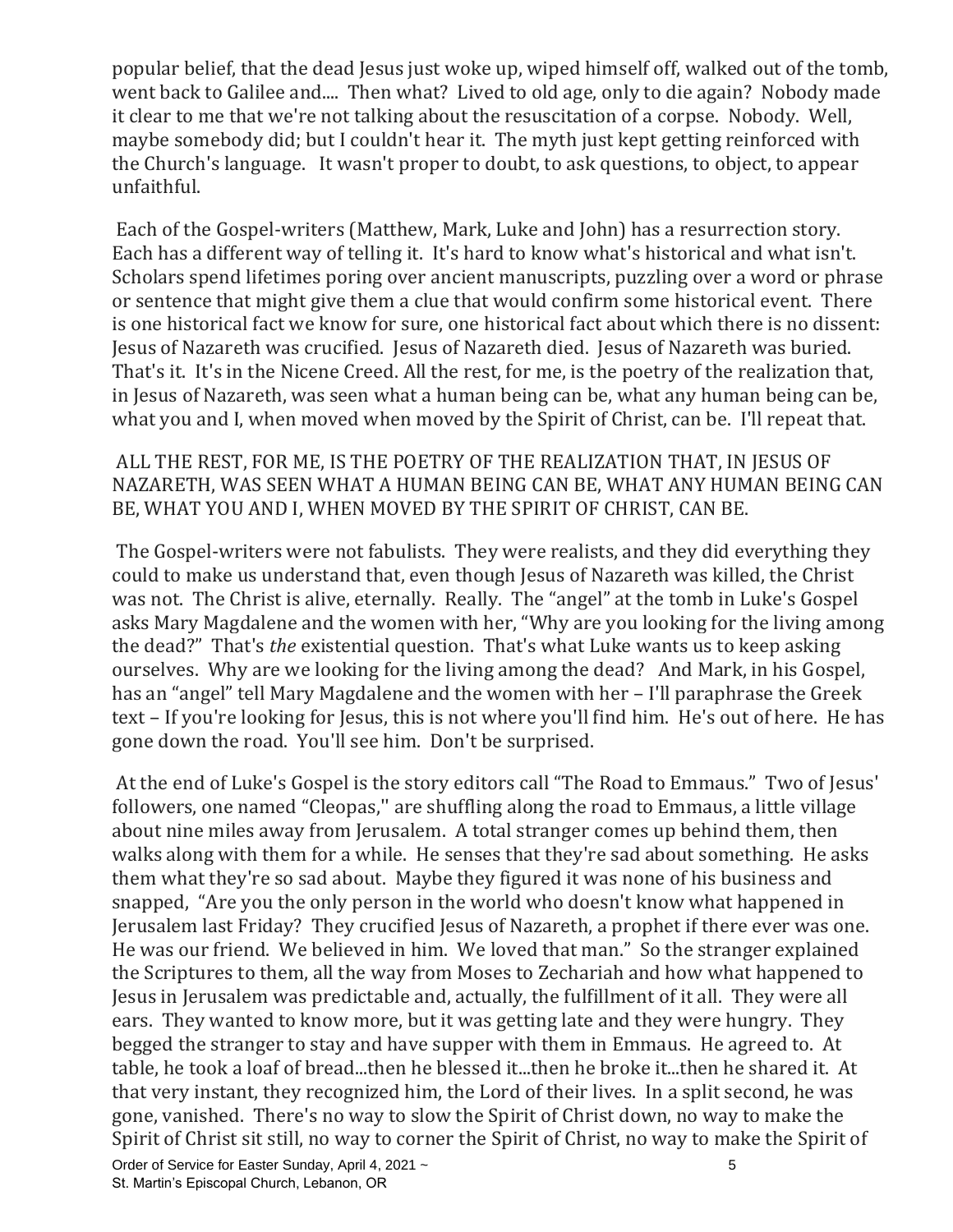Christ do our will. The Spirit of Christ is perfectly free, for us to praise the Lord, as we say, or to scandalize us. That's what Luke and all those first Christians want us to know.

Luke says that "their eyes were opened." The Greek text is awkward, but clear. "Of them were opened the eyes," it says, speaking of Cleopas and the other person with him. Luke wants us to know that the opening of our eyes to see the worth of persons, to see the Christ in them, is a resurrection experience. It's that double-take we have to learn: It's she, but it's not she. It's he, but it's not he. (The Spirit of Christ has no particular age, gender, race, ethnicity, nationality, socio-economic condition, though, as it says in a Medieval poem, *Piers the Ploughman,* pursues us "in a poor man apparel.") That's how it works: Now you see her; now you don't. Now you see him; now you don't. It may be only a glimpse of the Risen Christ, then gone. It may be the fullness of the Risen Christ, then fading. You just have to keep your eyes open all of the time. Your heart too.

In the Second Century appendix to Mark's Gospel there's a story about Mary Magdalene. Good ol' Mary Magdalene. Just as faithful as a wife would be. The Risen Christ "appeared" to her. She got it. He's not in a tomb. He's alive in her. And she tries to explain that to the disciples, but they don't get it. In that culture, no woman could ever be a witness to something so unimaginable, so stupendous. Shortly after, however, the Risen Christ "appears" to two of the men – now here comes one of the most important phrases in the whole series of resurrection stories – *en hetera morphe(y)* – that's *hetera* as in "heretical" and *morphe(y)* as in "morphology" – translated "in another form." Another form... and another...and another...and another...and a million, million others. There's no entombing the Spirit of Christ. In every act of compassion, it's the Spirit of Christ. In every act of generosity, it's the Spirit of Christ. In every act of mercy, it's the Spirit of Christ. In every act of forgiveness, it's the Spirit of Christ. In every act so simple as feeding the hungry and clothing the naked and visiting the sick and those in prison, it's the Spirit of Christ. It's love always at the edge of awe, forever raising us from our deadness and summoning us to be what we can be. The Spirit of Christ is unbounded and hilarious and quickly heads for the heart that's breakable . And though you'd never say so, never, never say so, in your modesty, never even think so, the form in which the Risen Christ appears is often in the form of you.

Christ is rising. *Alleluia.*

**In place of the Creed, let us say together:** *"Jesus Christ is Lord."*

From the **Baptismal Covenant: Renewal of Vows** BCP p. 293

**Presider:** Will you continue in the apostles' teaching and fellowship, in the breaking of bread,and in the prayers?

Celebrants: *I will, with God's help.*

**Presider:** Will you persevere in resisting evil, and, whenever you fall into sin,repent and return to the Lord?

Celebrants: I *will, with God's help.*

Order of Service for Easter Sunday, April 4, 2021 ~ 6 St. Martin's Episcopal Church, Lebanon, OR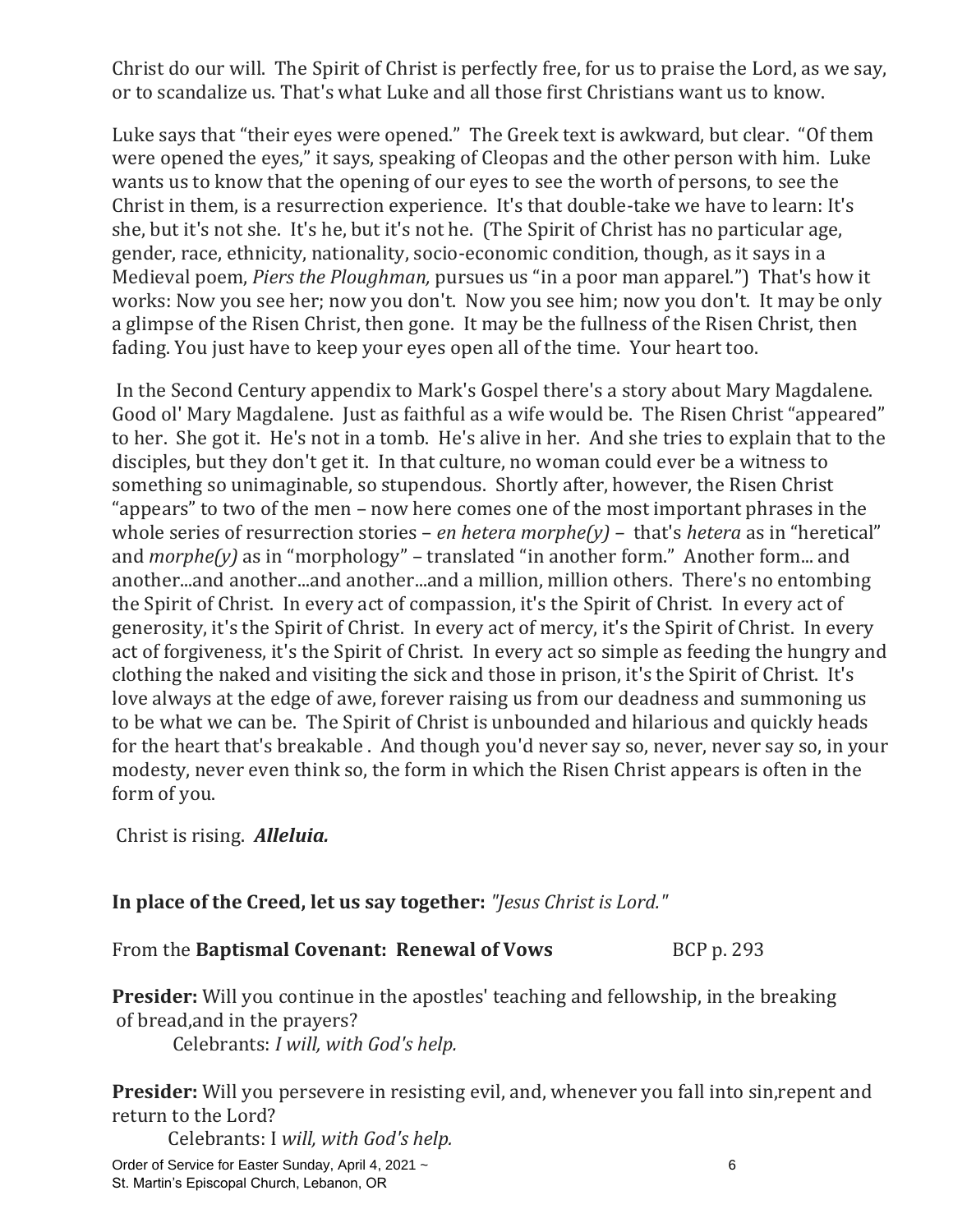- **Presider:** Will you proclaim by word and example the Good News of God in Christ? Celebrants: *I will, with God's help.*
- **Presider:** Will you seek and serve Christ in all persons, loving your neighbor as yourself? Celebrants: *I will, with God's help.*

**Presider:** Will you strive for justice and peace among all people, and respect the dignity of every human being?

Celebrants: *I will, with God's help.*

#### **Intercessions and thanksgivings BCP p. 291**

#### *Let us pray.*

O God of unchangeable power and eternal light: Look favorably on your whole Church, that wonderful and sacred mystery; by the effectual working of your providence, carry out in tranquillity the plan of salvation; let the whole world see and know that things which were cast down are being raised up, and things which had grown old are being made new, and that all things are being brought to their perfection by him through whom all things were made, your Son Jesus Christ our Lord. *Amen.*

### **The Lord's Prayer** *-- Sung!!*

Our Father, who art in heaven, hallowed be thy Name, thy kingdom come, thy will be done, on earth as it is in heaven. Give us this day our daily bread. And forgive us our trespasses, as we forgive those who trespass against us. And lead us not into temptation, but deliver us from evil. For thine is the kingdom, and the power, and the glory, for ever and ever. **Amen**.



**The Peace**  The Peace of the Lord be always with you. *And also with you.* *(Just wave from your car!)*

Order of Service for Easter Sunday, April 4, 2021 ~ 7 St. Martin's Episcopal Church, Lebanon, OR